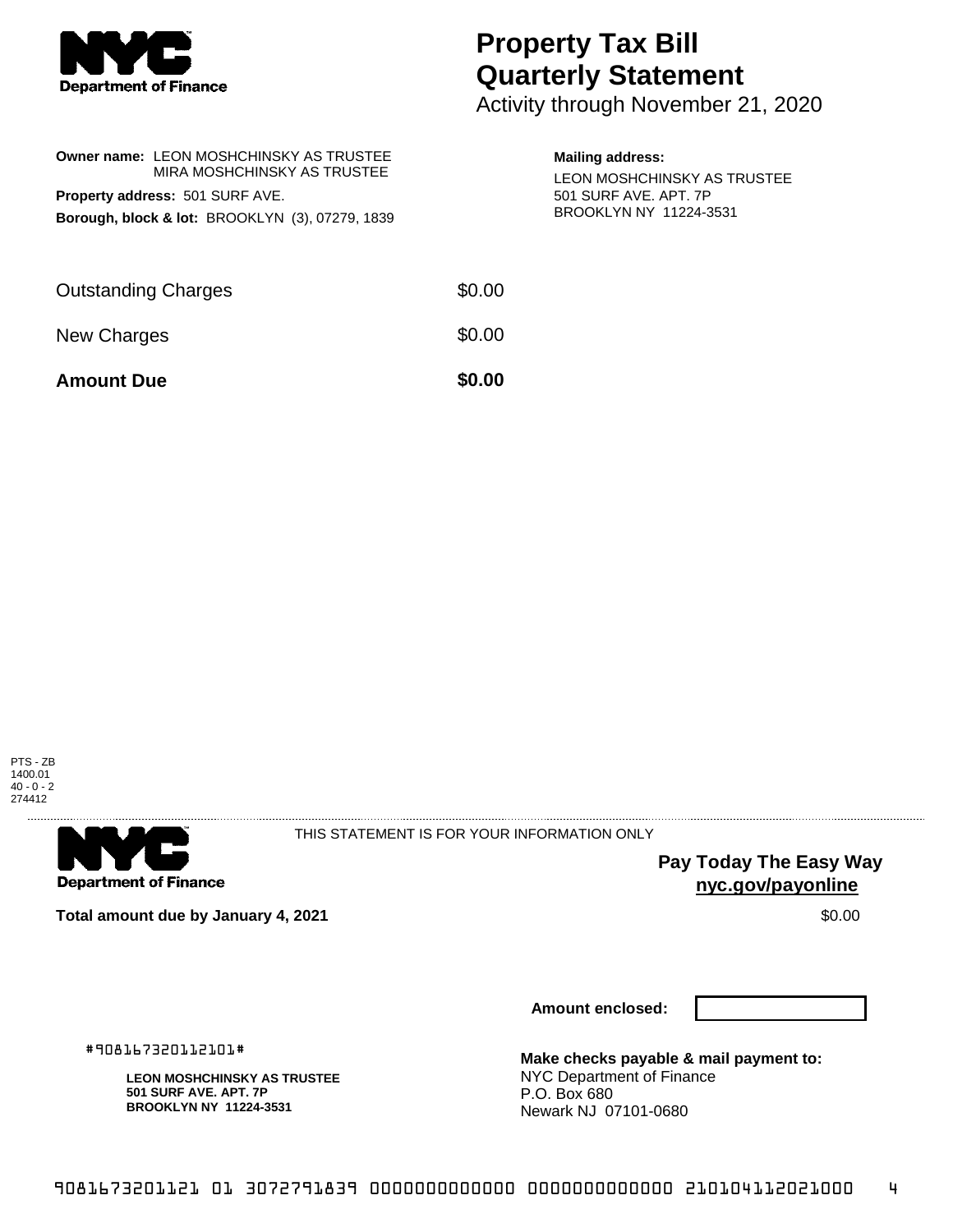

| <b>Previous Charges</b>                                                                                                               |                               |                    | Amount       |
|---------------------------------------------------------------------------------------------------------------------------------------|-------------------------------|--------------------|--------------|
| Total previous charges including interest and payments                                                                                |                               |                    | \$0.00       |
| <b>Current Charges</b>                                                                                                                | <b>Activity Date Due Date</b> |                    | Amount       |
| <b>Finance-Property Tax</b>                                                                                                           |                               | 01/01/2021         | \$0.00       |
| <b>Adopted Tax Rate</b>                                                                                                               |                               |                    | $$-5.92$     |
| J51 Abatement                                                                                                                         | 01/01/2021                    |                    | \$5.92       |
| <b>Total current charges</b>                                                                                                          |                               |                    | \$0.00       |
| <b>Tax Year Charges Remaining</b>                                                                                                     | <b>Activity Date Due Date</b> |                    | Amount       |
| <b>Finance-Property Tax</b>                                                                                                           |                               | 04/01/2021         | \$0.00       |
| <b>Adopted Tax Rate</b>                                                                                                               |                               |                    | $$-5.92$     |
| J51 Abatement                                                                                                                         | 01/01/2021                    |                    | \$5.92       |
| Total tax year charges remaining                                                                                                      |                               |                    | \$0.00       |
| How We Calculated Your Property Tax For July 1, 2020 Through June 30, 2021                                                            |                               |                    |              |
|                                                                                                                                       |                               | Overall            |              |
| Tax class 2 - Residential More Than 10 Units                                                                                          |                               | <b>Tax Rate</b>    |              |
| Original tax rate billed                                                                                                              |                               | 12.4730%           |              |
| New Tax rate                                                                                                                          |                               | 12.2670%           |              |
| <b>Estimated Market Value \$88,121</b>                                                                                                |                               |                    |              |
|                                                                                                                                       |                               |                    | <b>Taxes</b> |
| <b>Billable Assessed Value</b>                                                                                                        |                               | \$35,816           |              |
| Senior Citizen Homeowner                                                                                                              |                               | $-5,750.00$        |              |
| J-51 Alteration                                                                                                                       |                               | $-24,316.00$       |              |
| <b>Taxable Value</b>                                                                                                                  |                               | \$5,750 x 12.2670% |              |
| <b>Tax Before Abatements and STAR</b>                                                                                                 |                               | \$705.36           | \$705.36     |
| Enhanced Star - School Tax Relief                                                                                                     |                               | $$-5,560.00$       | $$-647.00**$ |
| J51 Abatement                                                                                                                         |                               |                    | $$-58.36$    |
| Annual property tax<br>** This is your NYS STAR tax savings. For more information, please visit us at nyc.gov/finance or contact 311. |                               |                    | \$.00        |

## **Home banking payment instructions:**

- 1. **Log** into your bank or online bill pay website.
- 2. **Add** the new payee: NYC DOF Property Tax. Enter your account number, which is your boro, block and lot, as it appears here: 3-07279-1839 . You may also need to enter the address for the Department of Finance. The address is P.O. Box 680, Newark NJ 07101-0680.
- 3. **Schedule** your online payment using your checking or savings account.

## **Did Your Mailing Address Change?**

If so, please visit us at **nyc.gov/changemailingaddress** or call **311.**

When you provide a check as payment, you authorize us either to use information from your check to make a one-time electronic fund transfer from your account or to process the payment as a check transaction.